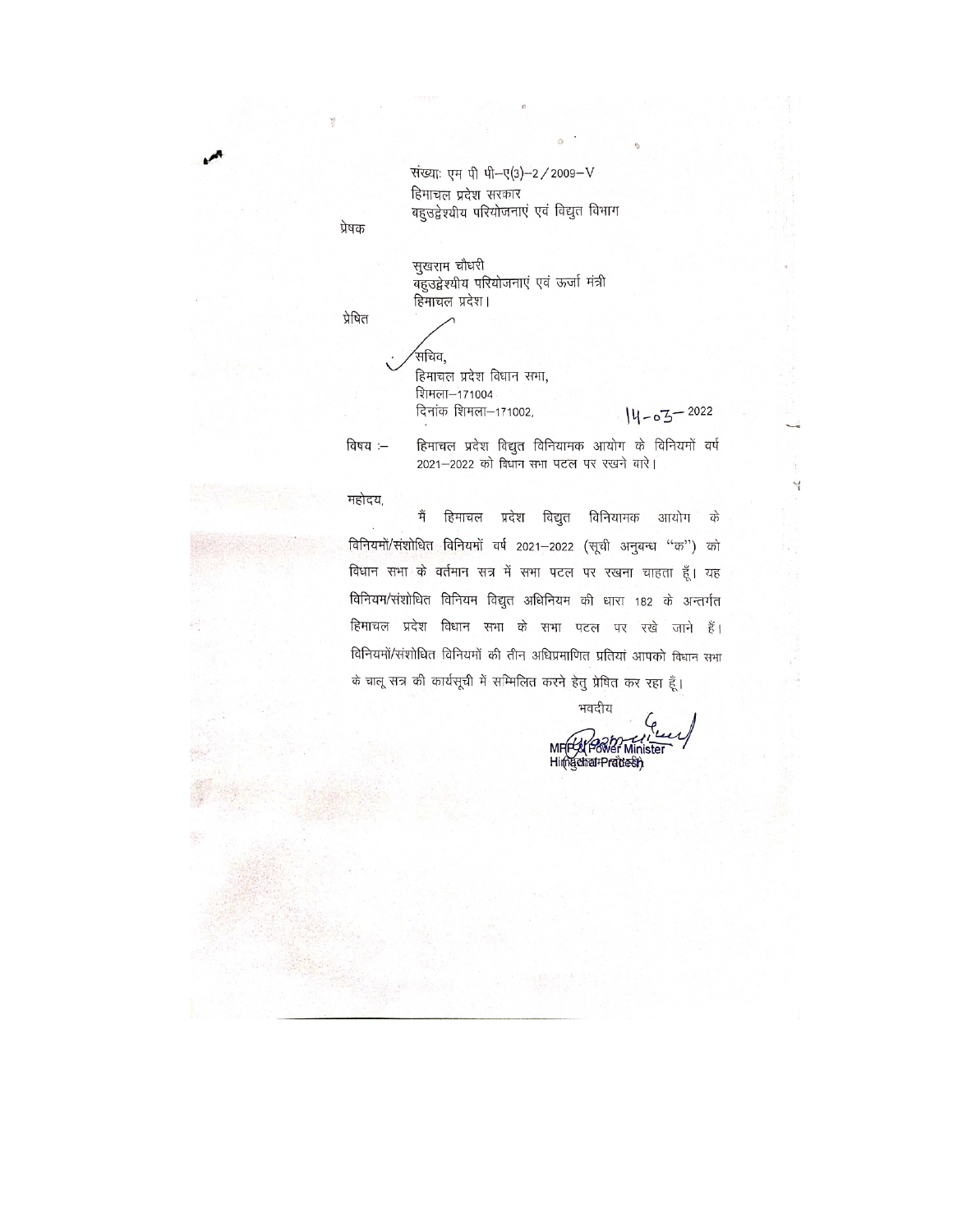## Regulations, Amendments and other notification issued from March 2021 up to February 2022 for laying before the State Legislature.

| Sr.<br>No. | <b>Regulation 2021-</b><br>2022                                                                                  | Date and number of<br>notification                             | Date of<br><b>Publication</b><br>and Page No.<br>in Rajpatra | Page<br>No. |
|------------|------------------------------------------------------------------------------------------------------------------|----------------------------------------------------------------|--------------------------------------------------------------|-------------|
| 15.        | Pradesh<br>Himachal<br>Electricity<br>Regulatory<br>Commission<br>Reconstitutes the State<br>Advisory Committee. | No.<br>HPERC/A04/1/2022-<br>HPERC-GoHP<br>$1st$ February, 2022 | 7 <sup>th</sup> February,<br>2022<br>(Page 7514-<br>7515)    | $1 - 7$     |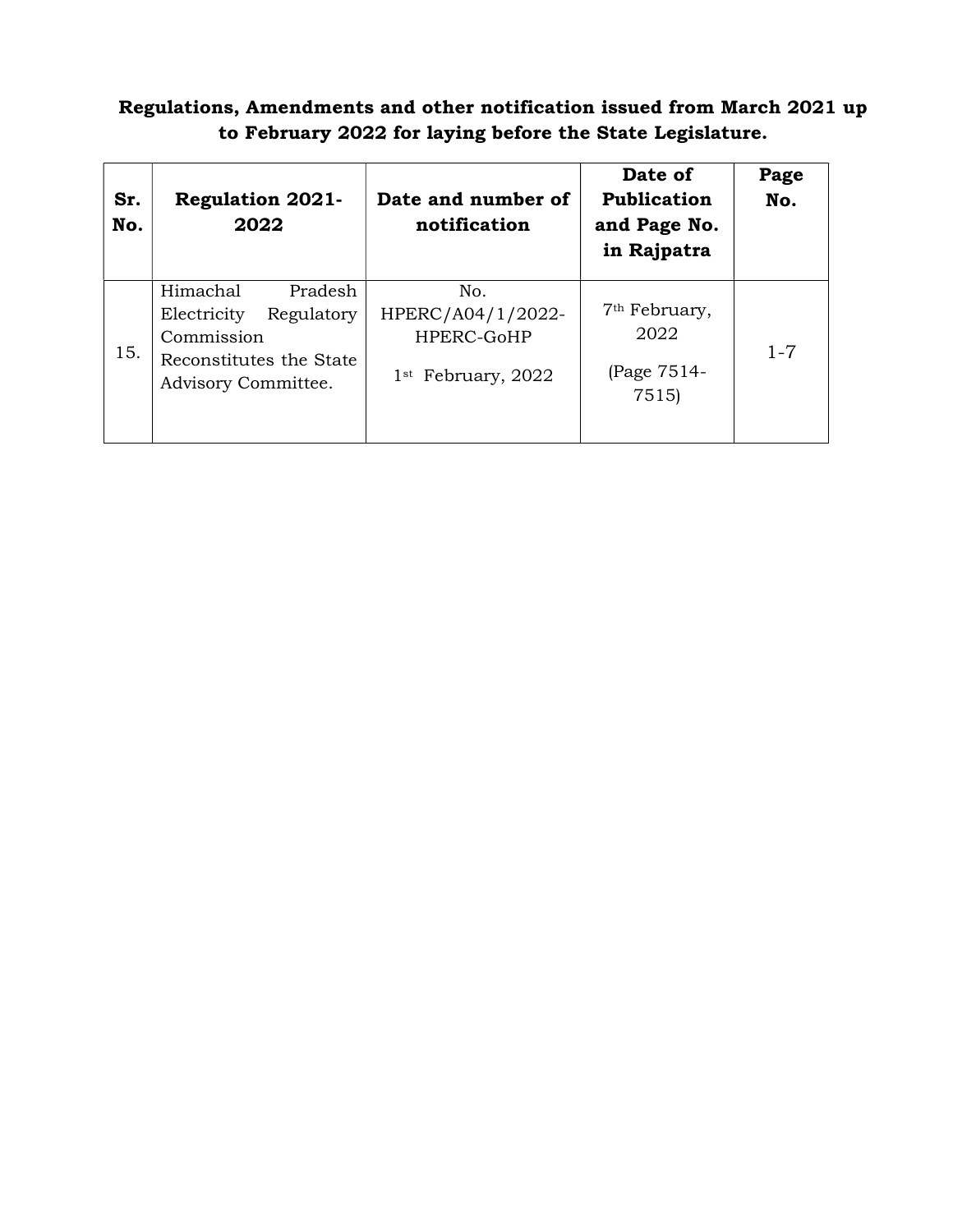

# राजपत्र, हिमाचल प्रदेश

## हिमाचल प्रदेश राज्य शासन द्वारा प्रकाशित

## राजपत्र, हिमाचल प्रदेश, 7 फरवरी, 2022 / 18 माघ, 1943

Ļ,

#### HIMACHAL PRADESH ELECTRICITY REGULATORY COMMISSION Vidyut Aayog Bhawan, Block No.37, SDA Complex, Kasumpti, Shimla-09

### NOTIFICATION

Shimla, the 1st, February, 2022

 No. HPERC-A04/1/2022-HPERC-GoHP.— In exercise of the powers conferred by Section 87 of the Electricity Act, 2003 (Act 36 of 2003) read with HPERC(State Advisory Committee) Regulations, 2004 and in supersession to this office notification HPERC/B(32)-  $1/2018$ -Vol-II dated 10<sup>th</sup> February, 2020 published in Rajpatra Himachal Pradesh on  $12<sup>th</sup>$ February, 2020 regarding reconstitution of State Advisory Committee duly published in the Rajpatra from time to time. The Electricity Regulatory Commission hereby reconstitutes the State Advisory Committee comprising of the following Members:-

| The Chairman,<br>HP Electricity Regulatory Commission, Shimla-09 | Chairman          |
|------------------------------------------------------------------|-------------------|
| The Member,<br>HP Electricity Regulatory Commission, Shimla-09   | Ex-Officio Member |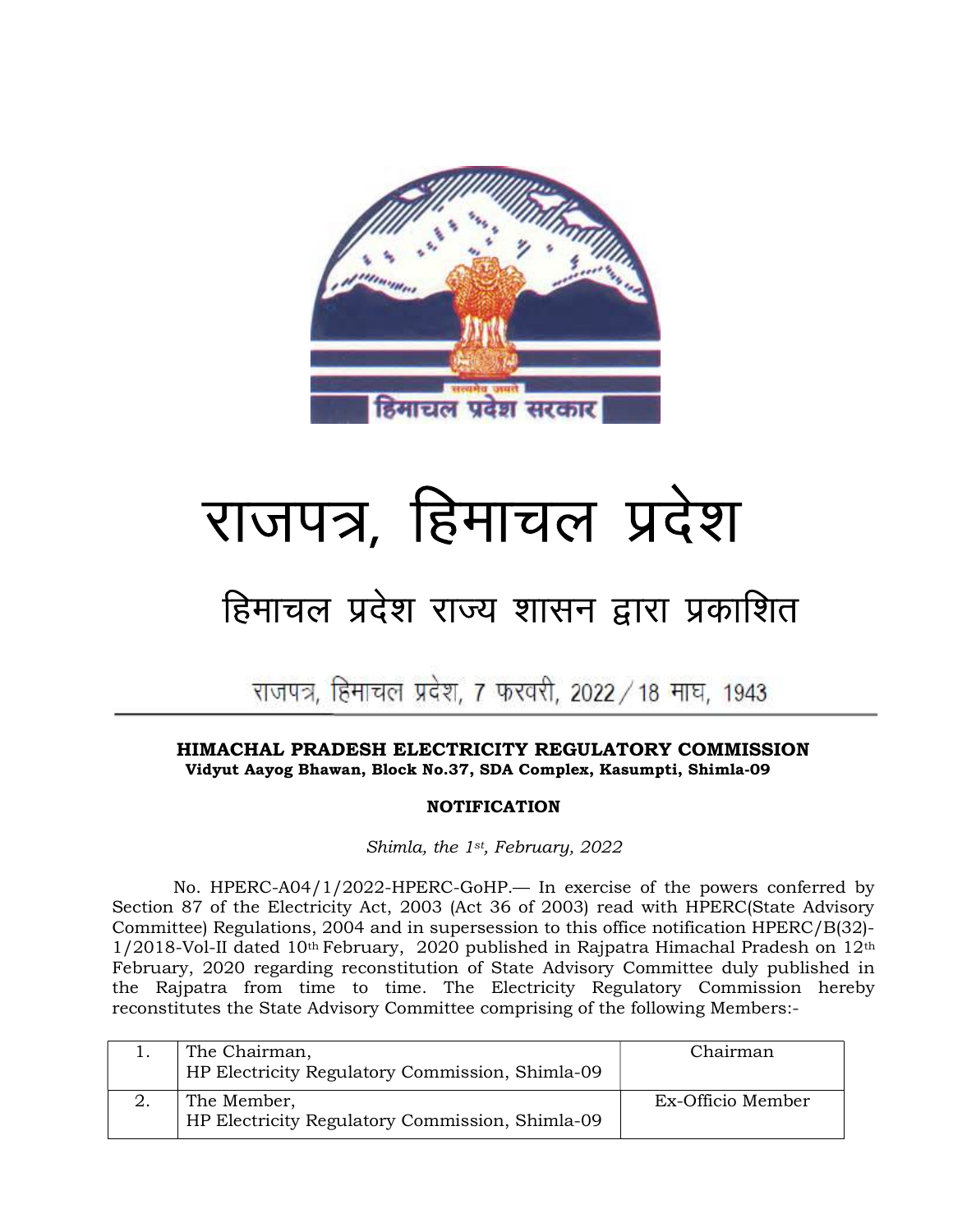| 3.  | The Member (Law)                                                                                                                                       | Ex-Officio Member |
|-----|--------------------------------------------------------------------------------------------------------------------------------------------------------|-------------------|
|     | HP Electricity Regulatory Commission, Shimla-09                                                                                                        |                   |
| 4.  | The Addl. Chief Secretary (MPP & Power) to the<br>Government of HP, Shimla-171 002 (HP).                                                               | Member            |
| 5.  | Principal Secretary,<br>Food Civil Supply & Consumers Affairs to the<br>Government of HP, Shimla-171002 (HP).                                          | Member            |
| 6.  | Director,<br>Directorate of Energy, Phase-3, Sector-5, Shanti<br>Bhawan, New Shimla-171009 (HP).                                                       | Member            |
| 7.  | Director,<br>Directorate of Industries, Udyog Bhawan,<br>Bemloe Shimla-171001.                                                                         | Member            |
| 8.  | Director,<br>Tourism and Civil Aviation Department,<br>Block No.28, SDA Complex, Kasumpti, Shimla-<br>171009.                                          | Member            |
| 9.  | The Managing Director,<br>HPSEB, Ltd., Vidyut Bhawan, Shimla-171004<br>$(HP)$ .                                                                        | Member            |
| 10. | The Managing Director,<br>Himachal Pradesh Power Transmission<br>Corporation, HIMFED Bhawan, Below Old MLA<br>Quarters, Tutikandi, Shimla-171004 (HP). | Member            |
| 11. | The Managing Director,<br>H.P. Power Corporation Ltd., Himfed Bhawan, New<br>Shimla, Shimla (HP)-171009.                                               | Member            |
| 12. | Director,<br>Business Development & Membership, Indian<br>Energy Exchange Limited 4th Floor, Plot No.7, TDI<br>Center, Jasola,<br>New Delhi -110025    | Member            |
| 13. | Professor & Head<br>Centre for Excellence in Energy & Environment,<br>National Institute of Technology, Hamirpur-<br>177005 (HP).                      | Member            |
| 14  | Engineer-in-chief, IPH,<br>Govt. of HP, US Club, Shimla-171001 (HP).                                                                                   | Member            |
| 15. | Director Agriculture,<br>Directorate of Agriculture, Krishi Bhawan,<br>Shimla-171005                                                                   | Member            |
| 16  | Chief Executive Officer,<br>HIMURJA, SDA Complex, Kasumpati,<br>Shimla-<br>171009 (HP).                                                                | Member            |
| 17. | The President/ Secretary,<br>BBNIA, EPIP-Jharmajri Road, Phase-I, Baddi,<br>Distt. Solan-174103 (HP).                                                  | Member            |
| 18. | The Secretary General,<br>Forum of the Hydro Power Producers, Room<br>No.103, 1st Floor, HIMFED building, Below BCS,<br>New Shimla. 171009.            | Member            |